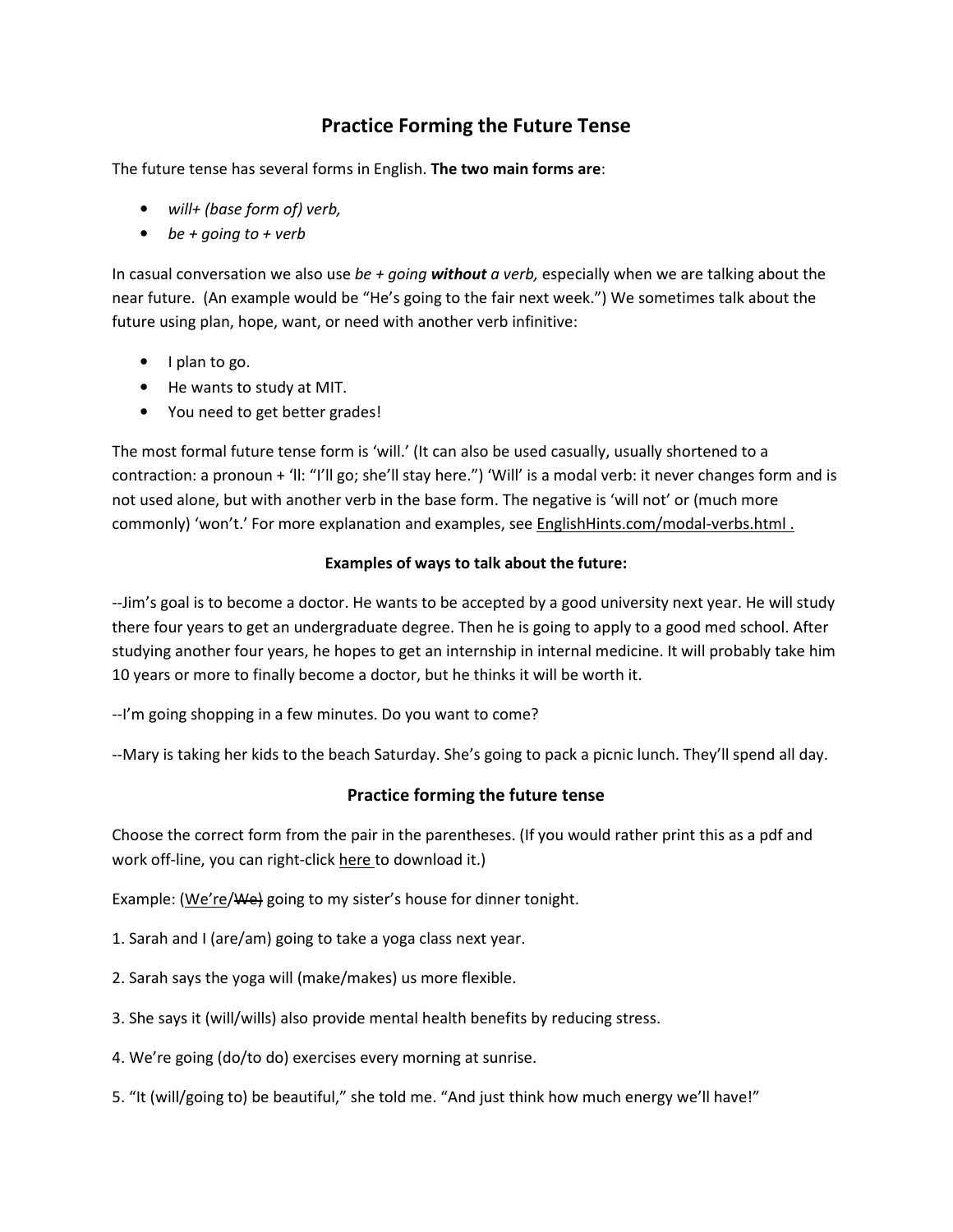6. My New Year's Resolution is to eat more green vegetables. (I'll/ I) try to eat at least two servings a day for the next month.

 $\frac{1}{2}$  ,  $\frac{1}{2}$  ,  $\frac{1}{2}$  ,  $\frac{1}{2}$  ,  $\frac{1}{2}$  ,  $\frac{1}{2}$  ,  $\frac{1}{2}$  ,  $\frac{1}{2}$  ,  $\frac{1}{2}$  ,  $\frac{1}{2}$  ,  $\frac{1}{2}$  ,  $\frac{1}{2}$  ,  $\frac{1}{2}$  ,  $\frac{1}{2}$  ,  $\frac{1}{2}$  ,  $\frac{1}{2}$  ,  $\frac{1}{2}$  ,  $\frac{1}{2}$  ,  $\frac{1$ 

7. I'm (going/going to) learn new ways to prepare them: different salads, stir frying, steaming, and green smoothies.

8. I won't make a resolution about losing weight this year. I'm (going/going to) eat healthier instead.

8. What (will/going to) your New Year's Resolution be?

9. Are you (will/going to) make more than one resolution?

10. Don't make too many, or (they'll/they) be hard to keep!

(Answers on next page.)